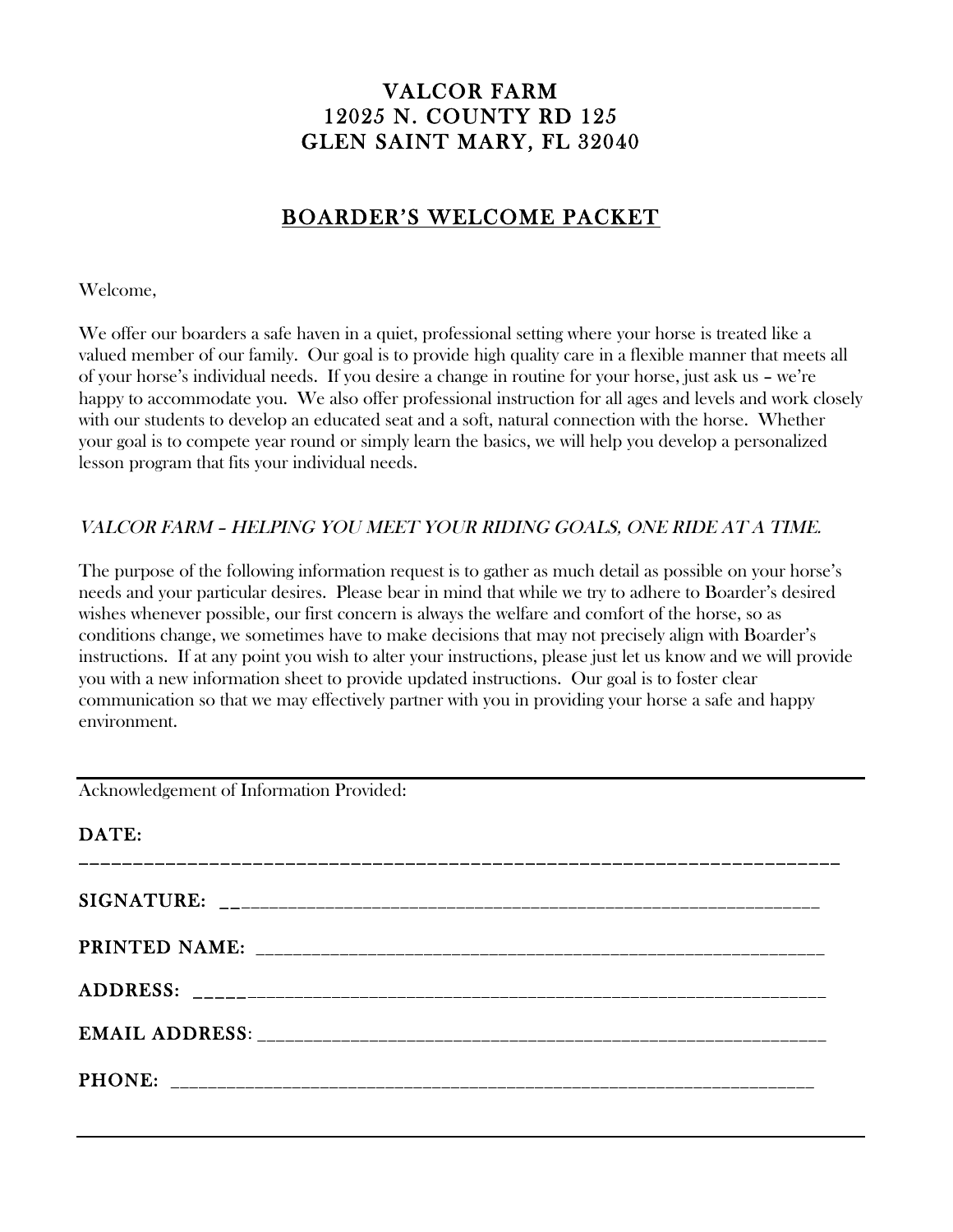# VALCOR FARM BOARDER'S WELCOME PACKET PAGE 2

#### HORSE ARRIVAL SHEET

| Contact / Emergency Information:                                             |                                   |
|------------------------------------------------------------------------------|-----------------------------------|
|                                                                              |                                   |
|                                                                              |                                   |
|                                                                              |                                   |
|                                                                              |                                   |
| Medical Status: (check each line for which horse has up to date vaccination) |                                   |
| _____________ Coggins (copy attached)                                        |                                   |
| $\frac{1}{1}$ Flu / Rhino                                                    |                                   |
|                                                                              | Date: ___________________________ |
| $\frac{1}{2}$ Strangles                                                      |                                   |
| ____________ West Nile                                                       |                                   |
|                                                                              | Date: ___________________________ |
| $\frac{1}{1}$ Botsulisim                                                     |                                   |
|                                                                              | Date: __________________________  |
| $\frac{1}{1}$ Other                                                          |                                   |
|                                                                              |                                   |
|                                                                              |                                   |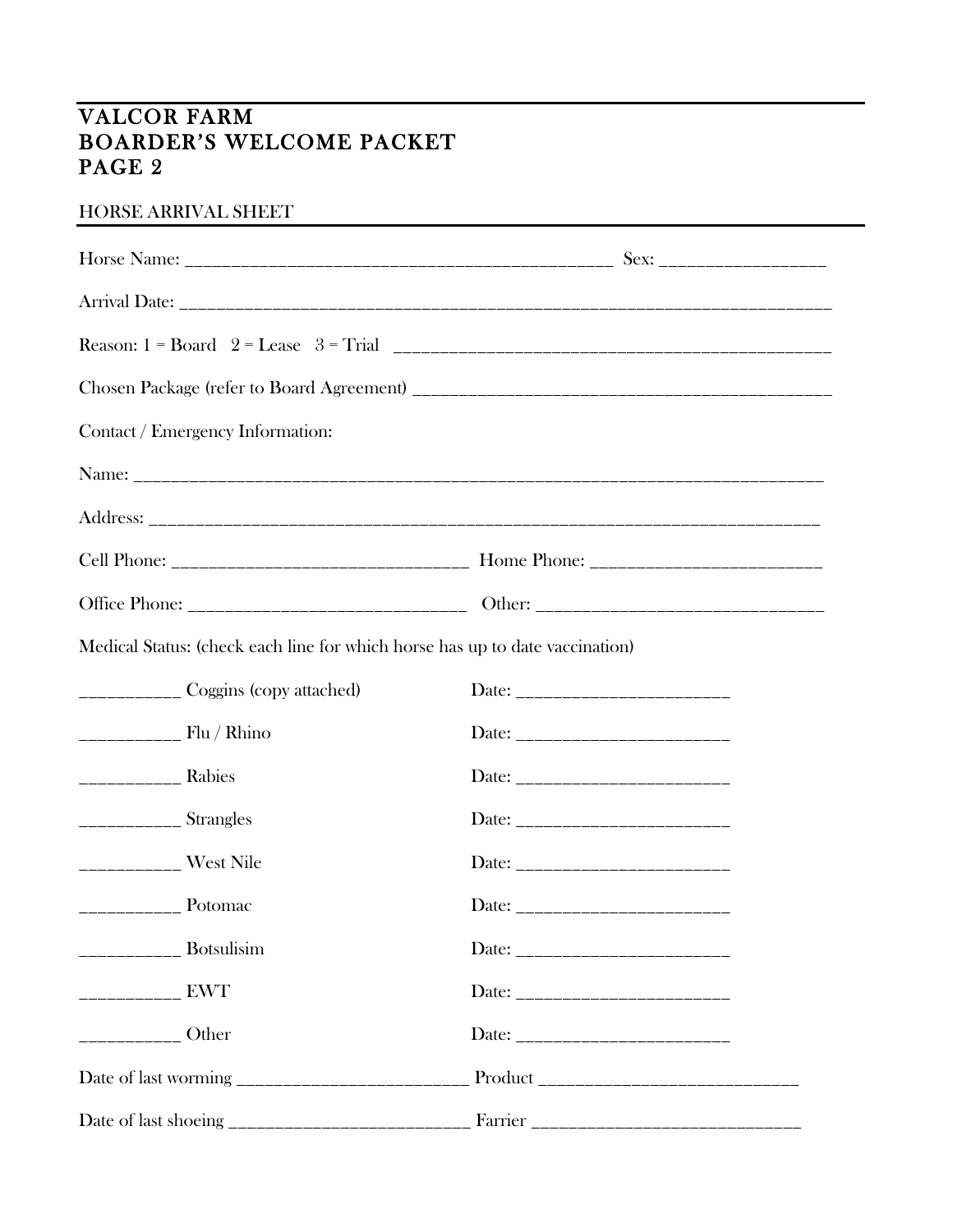#### HORSE ARRIVAL SHEET

| At what temperature would you like a medium blanket on your horse? _________________________________ |
|------------------------------------------------------------------------------------------------------|
|                                                                                                      |
|                                                                                                      |
|                                                                                                      |
|                                                                                                      |
|                                                                                                      |
|                                                                                                      |
|                                                                                                      |
|                                                                                                      |
|                                                                                                      |
|                                                                                                      |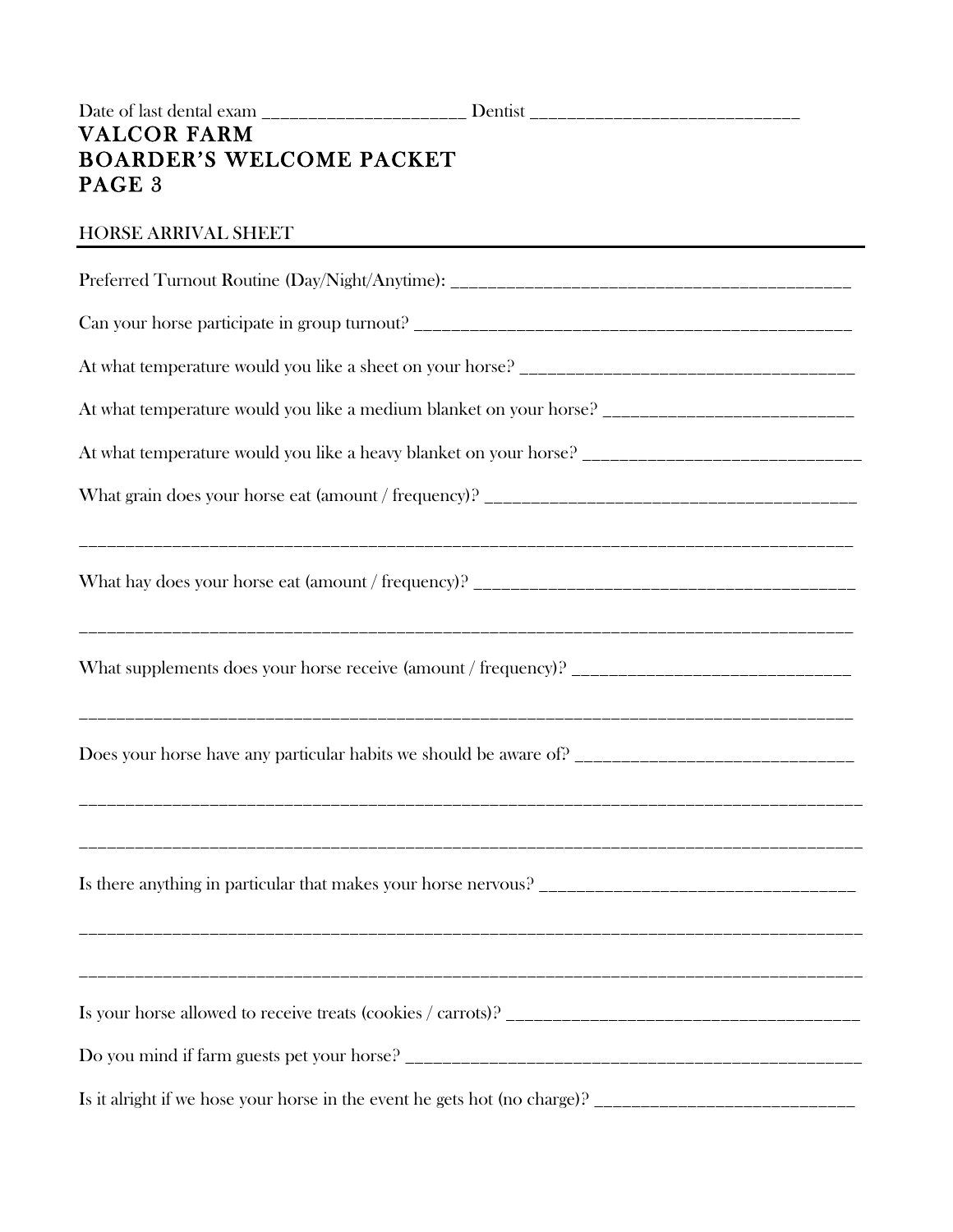## \_\_\_\_\_\_\_\_\_\_\_\_\_\_\_\_\_\_\_\_\_\_\_\_\_\_\_\_\_\_\_\_\_\_\_\_\_\_\_\_\_\_\_\_\_\_\_\_\_\_\_\_\_\_\_\_\_\_\_\_\_\_\_\_\_\_\_\_\_\_\_\_\_\_\_\_\_\_\_\_\_\_\_ VALCOR FARM BOARDER'S WELCOME PACKET PAGE 4

Valcor Farm works with **Mid-Hudson** veterinary clinic. Please let us know if you would like to use another vet and we will be happy to make any arrangements for you. In the event of an emergency, the 24 hour hospital we use is **New England Equine.** We routinely have a chiropractor provide services to the farm, so this service is also available should you wish to schedule an appointment for your horse. When any medical provider or farrier is scheduled to visit the farm, we will contact you in case you'd like to request any services when the provider comes onsite (which results in a lower trip charge to you than if you schedule a service independently).

We will do everything possible to reach you in the event of an emergency, but if we are unable to do so, please indicate below what measures we may take in saving your horse's life. Please note that we will do our best to make sure we consult you in advance of any medical treatment; however, our first priority is the welfare of your horse, and in no case will we allow a horse on Valcor property to be ill or injured without addressing it. For minor cuts  $\&$  abrasions, it is our policy to treat these routine injuries in-house, unless you instruct us otherwise. In the event your horse appears to show signs of colic, we will always contact a vet and react according to the vet's instructions.

| If your horse is insured, contact name / telephone number & policy number _________________________                                                                                                          |
|--------------------------------------------------------------------------------------------------------------------------------------------------------------------------------------------------------------|
| (Note: please provide a copy of the policy for our file)                                                                                                                                                     |
| If recommended by vet, would you want your horse to have surgery if it might save him from a life<br>threatening illness / injury (Note: this is only used in the event we are unable to contact you or your |
|                                                                                                                                                                                                              |
|                                                                                                                                                                                                              |
|                                                                                                                                                                                                              |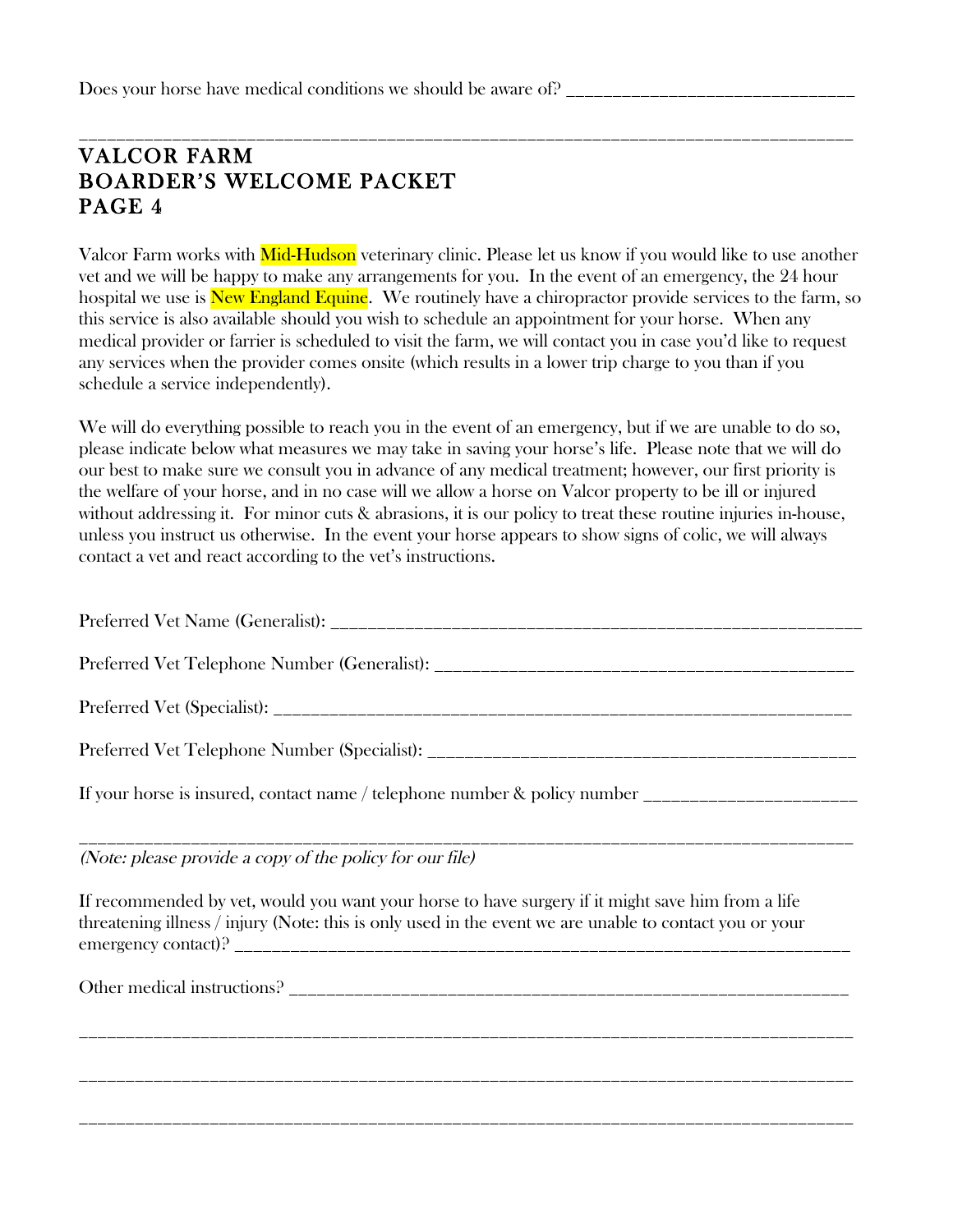# VALCOR FARM BOARDER'S WELCOME PACKET PAGE 4

At Valcor Farm, we pride ourselves in maintaining a clean, neat environment. As such, we respectfully request you treat our home as you would treat your own. If you or your horse make a mess, please do us the courtesy of cleaning up after yourself before you leave the barn. If you wish to visit the farm to ride or otherwise work with your horse outside normal business hours, please make sure you re-latch safety chains (or close doors in the winter) and turn off all lights before you leave.

#### In the event you wish to stop boarding with Valcor Farm, we request you provide us with a 30 day advance notice of your intended departure date.

## ADDITIONAL SERVICES

- Full Grooming \$15
- Bathing Full Bath \$12 (owner provides shampoo and conditioner)
- Bathing Hose only \$6
- Lunging  $$20$
- Mane pulling Long Mane \$30
- Mane pulling Short Mane \$15
- Trimming Muzzle/Throat Latch \$8
- Trimming Ears \$12
- Trimming Lower legs (pasture down) \$12
- Trimming Upper & Lower legs (knee / hock down) \$15
- Body Clipping \$120
- Partial Clipping (trace clip) \$70
- Training rides \$60
- Horse transportation rates based on time / distance

# HORSE SHOWS

- Trainer schooling your horse at Horse Show \$50 per day
- Day rate for training you at the Horse Show \$50
- Entry fees to be paid separately to Horse Show facility
- Stall set up \$25
- Stall break down \$25
- Daily horse care (when horse stays on show grounds) \$35 per day
- Show braiding Mane \$25
- Show braiding Tail \$15
- Lease rate for taking a Valcor schooling horse to the Horse Show \$50 per day

## OTHER SERVICES